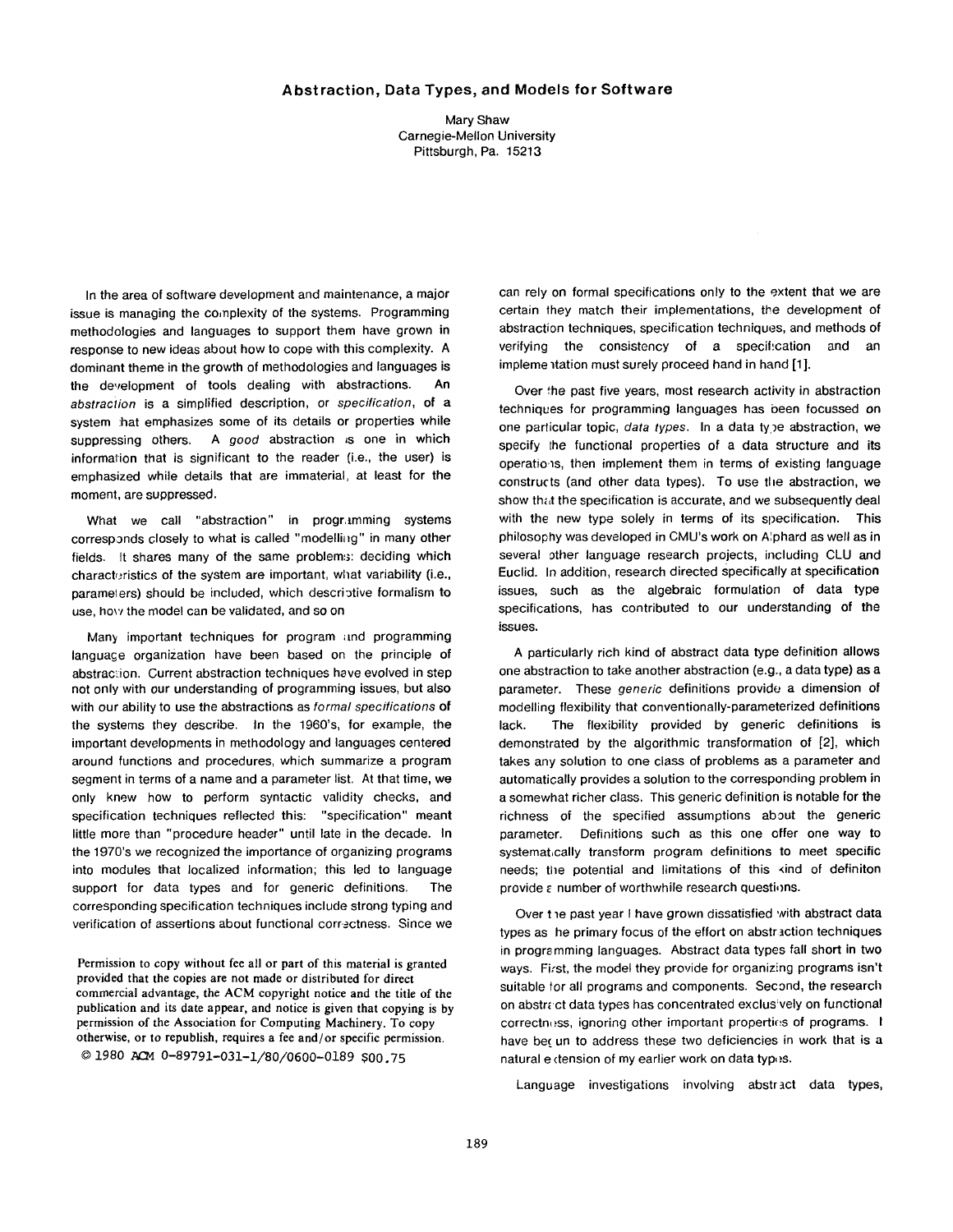together with other research projects, have addressed questions of functional specification in considerable detail. That is, they provide formal notations such as input-output predicates and algebraic axioms for making assertions about the effects that operators have on program values. In many situations, however, a programmer is concerned with properties other than pure functional correctness. Such properties include time and space requirements, memory access patterns, reliability, synchronization, and process independence; they have not been addressed by the data type research. A specification methodology that addresses these properties must have two important characteristics. First, it must be possible for the programmer to make and verify assertions about the properties rather than simply analyzing the program text to derive exact values or complete specifications. This is analogous to our approach to functional specifications: we don't attempt to formally derive the mathematical function defined by a program; rather, we specify certain properties of the computation that are important and must be preserved. Second, it is important to avoid adding a new conceptual framework for eech new class of properties. In [3], I describe a result that allows specifications of execution time requirements to be made and verified within the framework that already exists for functional specifications.

A ce tain amount of work on formal specifications of extrafunctioral properties has already been done. Most of it is directed at specific problems rather than at techniques that can be applied to a variety of problems; the result: are, nonetheless, interesting. The need to address a variety of requirements in practical real-time systems was vividly demonstrated at the conference on Specifications of Reliable Software. Other work includes specifications of security properties, reliability, and communication protocols. Some of the results, particularly the work on security and reliability, are concerned with reducing global properties of the program or distributed effects to theorems to be proved about individual operations. I have considered the use of a similar approach for dealing with some problems in language design in [4].

Efforts to use abstract data types have also revealed some limitations of the technique. In some cases, problems are not comfortably cast as data types or the necessary functionality is not readily expressed via algebraic axioms. In response, I am beginning to look into alternatives to the abstract data type model for program organization. In other cases, the problem requires a set of cefinitions that are clearly very simiar but cannot be expressed by systematic instantiation or invocation of a data type definition, even using rich generic definitions. In this context, I would lil e to explore alternatives to the only operations currently well-understood for program abstractions, composition and instantiation. Introducing new kinds of models, of course, also raises questions about how to use more than one kind of model effectively in a single program.

A somewhat independent modelling effor', is my interest in models for quantitative evaluation of software, especially the problem of developing and validating models that allow high-level properties of interest (e.g., maintainability, understandability) to be predicted in terms of low-level measures (e.g., statement profiles) and the problem of finding suitable criteria for comparing

and evaluating models. Some problems with current criteria for evaluating metrics and models are discussed in [5], and some principles for the use of modelling techniques for quantitative software measurement are given in [6].

This workshop dealt with the mutual modelling interests of programming language, artificial intelligence, and data base researchers. These groups draw on different problems and motivations; in order for members of the various groups to share ideas effectively, it is important to understand how their modelling interests and techniques differ. At the workshop, four such distinctions emerged:

- Data (and data sharing) receives more attention in artificial intelligence and data bases than in programming languages.
- Implicit computations are currently of more concern and practical interest in artificial intelligence and data bases than in programming languages.
- Fcrmal techniques, especially for specification, play a larger role in programming languages than in ar ificial intelligence or data bases.
- Large irregular heterogeneous data structures appear most often in artificial intelligence, least often in data bases.

Comraunication among these three areas will be simplified if these differences of emphasis are borne in mind. Mutual interactions will also be enhanced by moderation and openmindedress in debate. In particular, the concepts *type*, *specification,* and *constraint* all appear to be quite soft. The same rule or computational effect may often be classified under more than one of these concepts, and it is important for any dialog on the subject to use the terms carefully. In addition, I often hear concepts, systems, or features described as globally "good" or "bad". This is unfortunate, for goodness depends on context - on the setting in which a concept, feature, or whatever will be used -- and criticism that fails to take the context into account is often misguided.

The workshop raised several sets of issues as research topics in the three areas of concern. To programming language researchers, it raised the challenge of finding ways to describe and control

- implicit computation
- ® inconsistent, incomplete, or partially correct systems or information
- data sharing
- richer (i.e., non-hierarchic) type systems

without adding excess cost or complexity to languages. The worksh op reinforced two of my own opinions about language researc h:

• that formal methods should receive more attention, and that sets of special-purpose translorms should be replaced by systematic calculi,